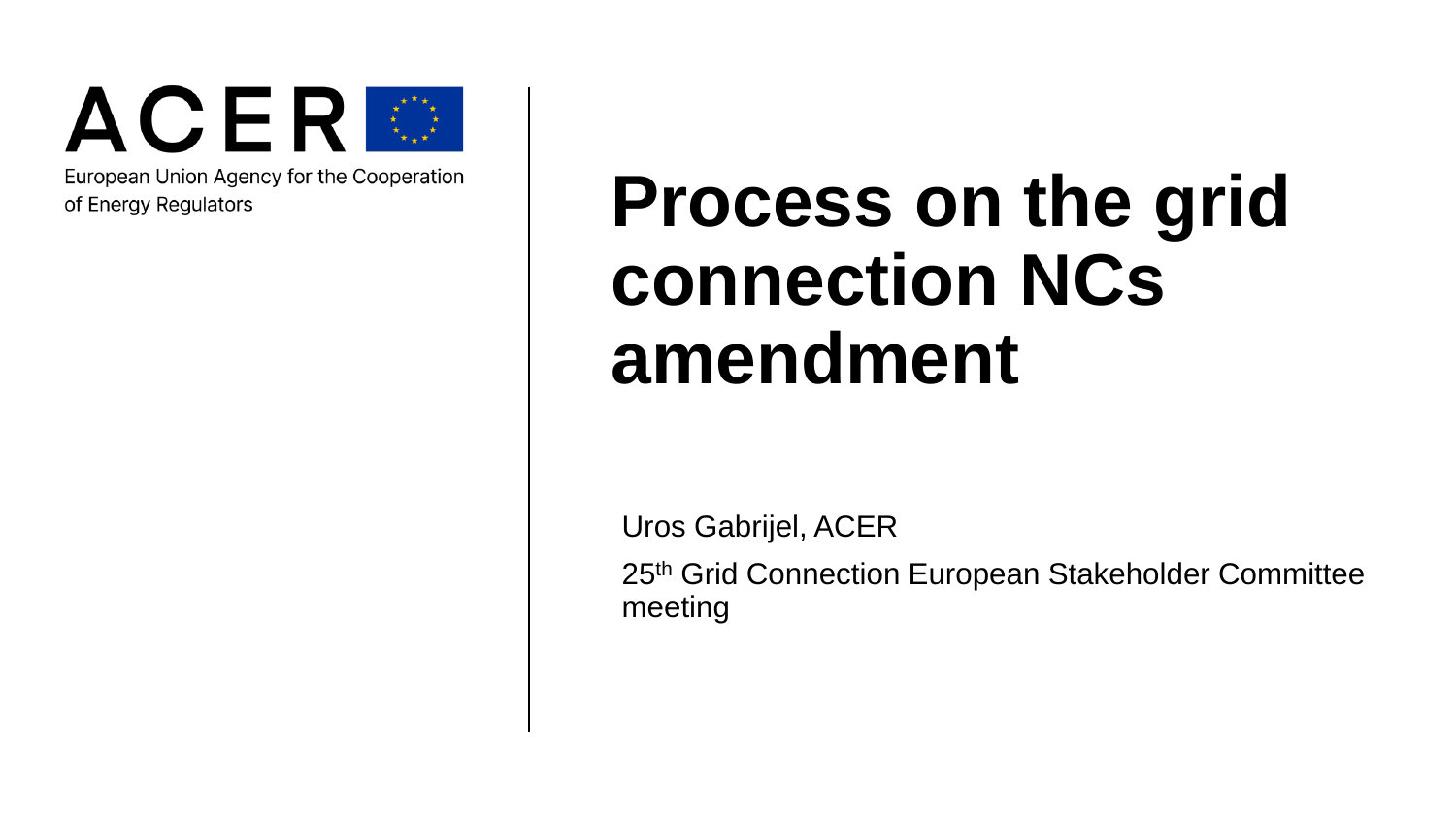

## **Background**

- The Commission indicated that September 2022 would be the right time to initiate the amendment process (RfG and DCC in the first phase)
- Relevant stipulations of Article 60 of Electricity Regulation:
	- Originators of the proposals for amendments
		- Draft proposal for amendments to ACER may be submitted by ENTSO-E, the EU DSO entity, NRAs, SOs, system users and consumers
		- ACER may also propose amendments on its own initiative
	- Where it considers an amendment proposal to be admissible and where it proposes amendments on its own initiative, ACER shall consult all stakeholders
	- ACER is required to reason the amendments when proposing them to the Commission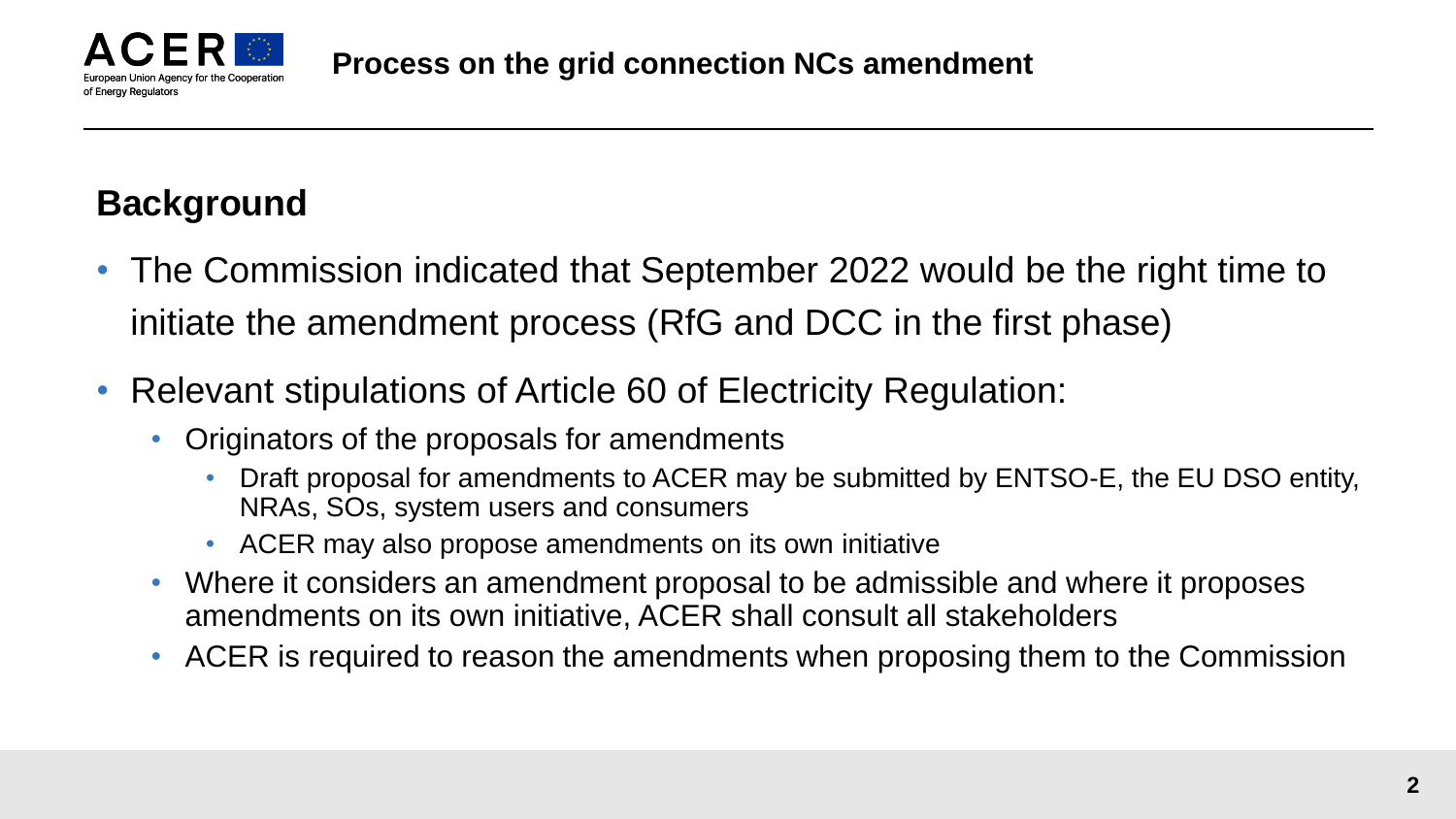